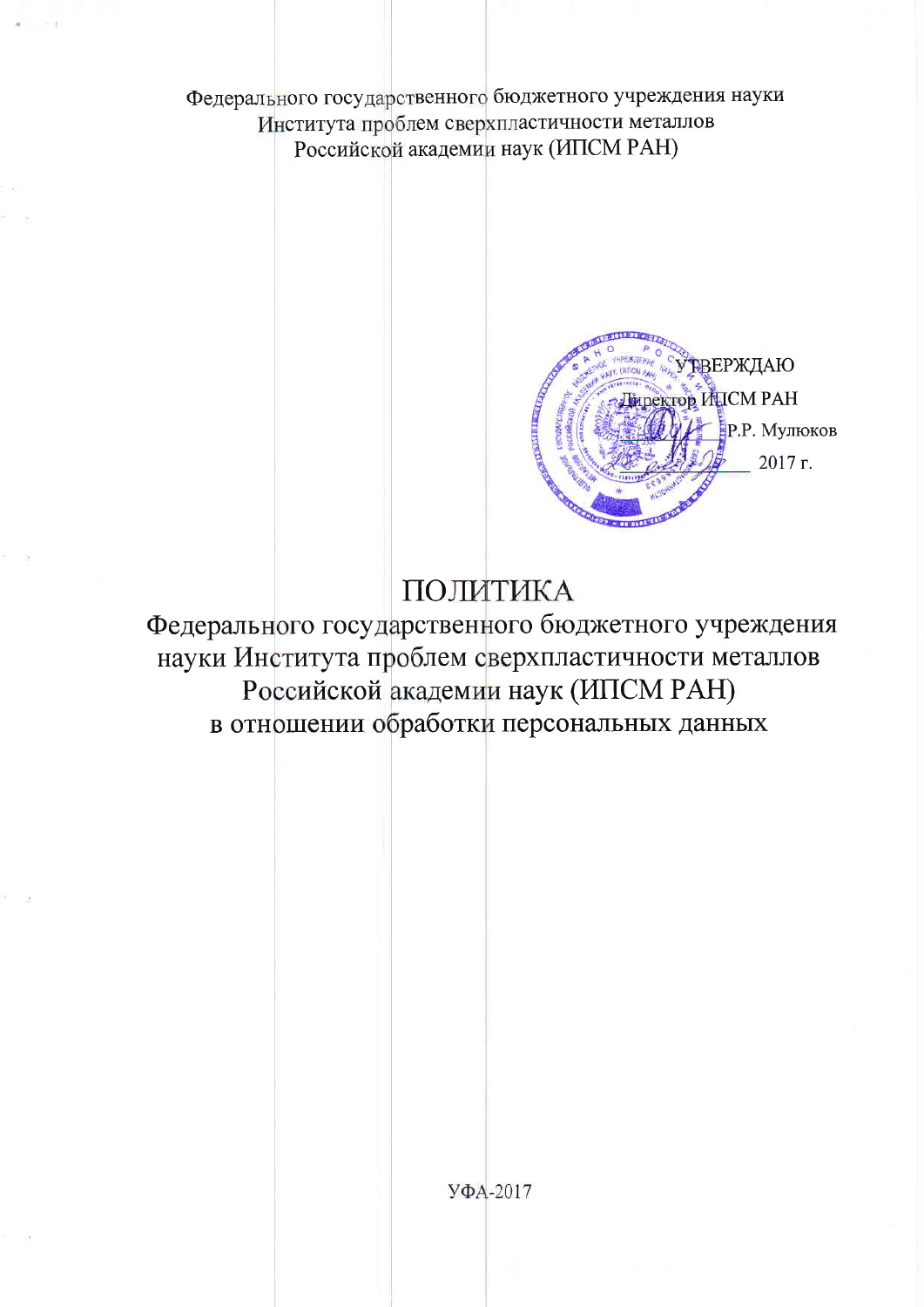## Содержание

1. Область применения

2. Сведения об операторе

3. Сведения об обработке персональных данных

4. Обработка персональных данных работников

5. Обработка персональных данных иных физических лиц, в том числе работников контрагентов и потенциальных контрагентов

6. Обработка персональных данных соискателей вакантных должностей

7. Реализуемые требования к защите персональных данных

8. Права субъектов персональных данных

9. Ответственность за нарушение законодательства в области обработки персональных данных.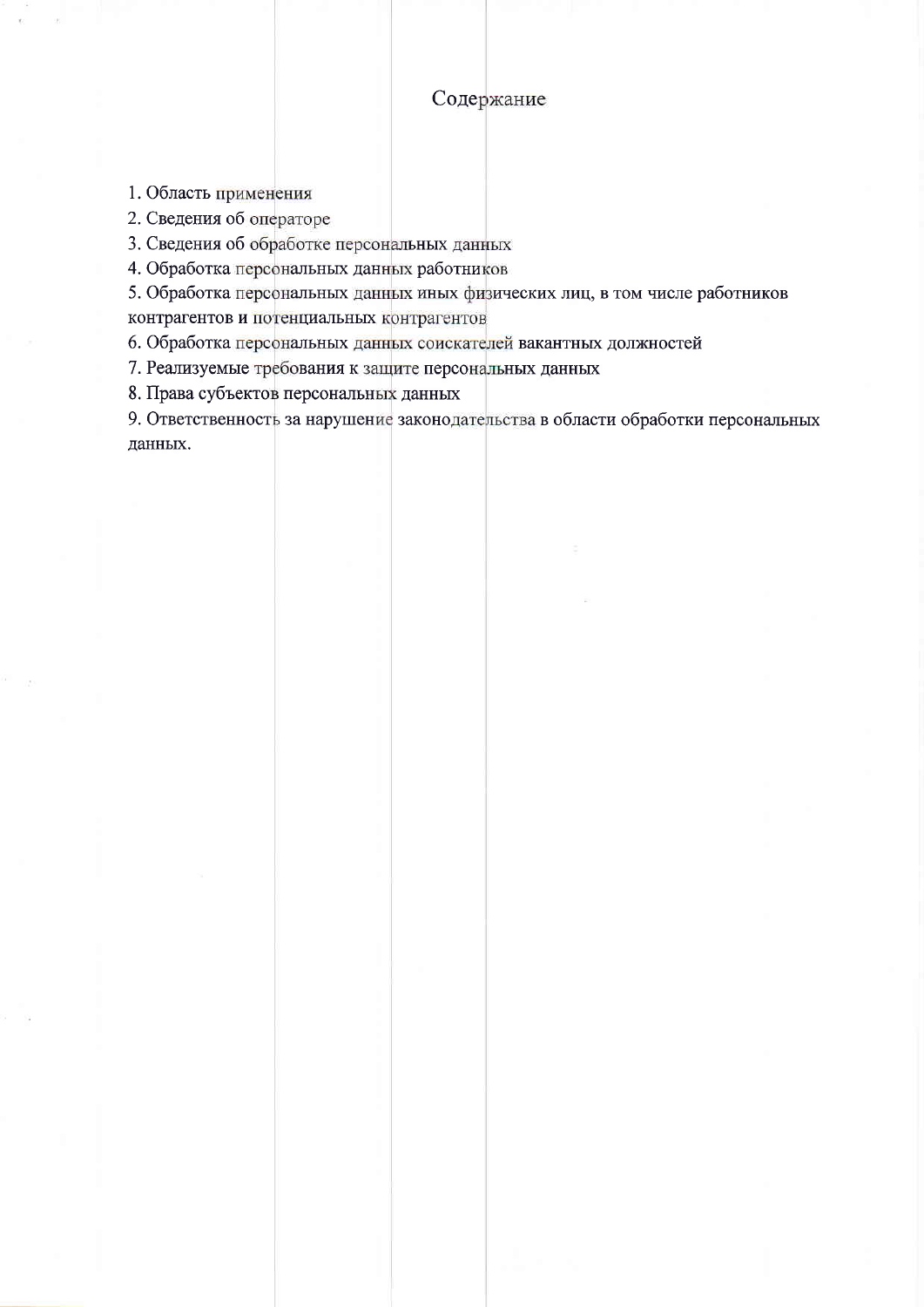### 1. Область применения

1.1. Настоящая Политика в отношении обработки персональных данных (далее Политика) направлена на защиту прав и свобод физических лиц, персональные данные которых обрабатывает ИПСМ РАН (далее Оператор).

1.2. Настоящая Политика разработана в соответствии с Трудовым кодексом РФ. федеральными законами от 27 июля 2006 г. N 152-ФЗ "О персональных данных" (далее -Федеральный закон "О персональных данных"), от 22 октября 2004 г. N 125-ФЗ "Об архивном деле в РФ" (далее - Федеральный закон "Об архивном деле в РФ"), от 2 мая 2006 г. N 59-ФЗ "О порядке рассмотрения обращений граждан РФ" (далее - Федеральный закон "О порядке рассмотрения обращений граждан РФ"), от 27 июля 2006 г. N 149-ФЗ "Об информации, информационных технологиях и о защите информации" (далее -Федеральный закон "Об информации, информационных технологиях и о защите информации"), от 25 декабря 2008 г. N 273-ФЗ "О противодействии коррупции" (далее -Федеральный закон "О противодействии коррупции"), постановлениями Правительства РФ от 15 сентября 2008 г. N 687 "Об утверждении Положения об особенностях обработки персональных данных, осуществляемой без использования средств автоматизации" (лалее - постановление Правительства РФ N 687), постановление Правительства РФ N 63), от 21 марта 2012 г. N 211 "Об утверждении перечня мер, направленных на обеспечение выполнения обязанностей, предусмотренных Федеральным законом "О персональных данных" и принятыми в соответствии с ним нормативными правовыми актами. операторами, являющимися государственными или муниципальными органами" (далее постановление Правительства РФ N 211), от 1 ноября 2012 г. N 1119 "Об утверждении требований к защите персональных данных при их обработке в информационных системах персональных данных" (далее - постановление Правительства РФ N 1119). приказами Министерства культуры и массовых коммуникаций РФ от 31 июля 2007 г. N 1182 "Об утверждении Перечня типовых архивных документов, образующихся в научнотехнической и производственной деятельности организаций, с указанием сроков хранения" (зарегистрирован Министерством юстиции РФ 27 сентября 2007 г., регистрационный N 10194) с изменениями, внесенными приказом Министерства культуры РФ от 28 апреля 2011 г. N 412 (зарегистрирован Министерством юстиции РФ 20 мая 2011 г., регистрационный N 20831) (далее - приказ Минкультуры России N 1182), Министерства культуры РФ от 25 августа 2010 г. N 558 "Об утверждении "Перечня типовых управленческих архивных документов, образующихся в процессе леятельности государственных органов, органов местного самоуправления и организаций, с указанием сроков хранения" (зарегистрирован Министерством юстиции РФ 8 сентября 2010 г. регистрационный N 18380) (далее - приказ Минкультуры России N 558), Министерства здравоохранения и социального развития РФ от 26 августа 2011 г. N 989н "Об утверждении перечня медицинских противопоказаний для работы с использованием сведений, составляющих государственную тайну, порядка получения и формы справки об отсутствии медицинских противопоказаний для работы с использованием сведений, составляющих государственную тайну" (зарегистрирован Министерством юстиции РФ 11 октября 2011 г. N 22016) (далее - приказ Минздравсоцразвития России N 989н), Федеральной службы по надзору в сфере связи, информационных технологий и массовых коммуникаций от 5 сентября 2013 г. N 996 "Об утверждении требований и методов по обезличиванию персональных данных" (зарегистрирован Министерством юстиции РФ 10 сентября 2013 г., регистрационный N 29935) (далее - приказ Роскомнадзора N 996).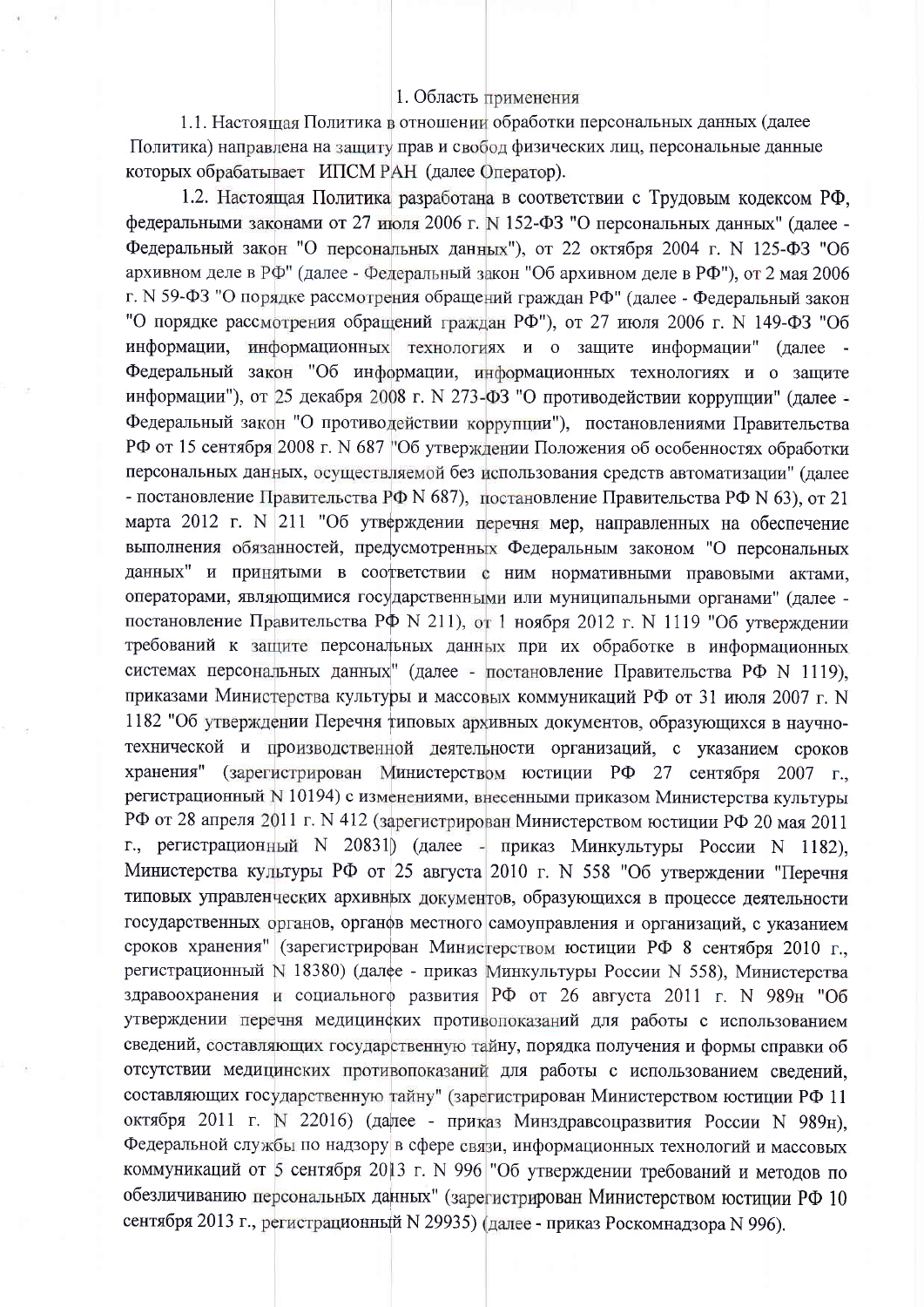1.3. Политика содержит сведения, подлежащие раскрытию в соответствии с ч. 1 ст. 14 ФЗ «О персональных данных», и является общедоступным документом.

#### 2. Сведения об операторе

Федеральное государственное бюджетное учреждение науки Институт проблем сверхпластичности металлов Российской академии наук (ИПСМ РАН),

MHH 0278014912

OFPH 103020458863

юридический адрес 450001, Республика Башкортостан, г. Уфа, ул. Степана Халтурина, 39

3. Сведения об обработке персональных данных

3.1. Оператор обрабатывает персональные данные на законной и справедливой основе для выполнения установленных законодательством функций, полномочий и обязанностей, защиты прав и законных интересов Оператора, работников Оператора и третьих лиц.

3.2. Оператор получает персональные данные непосредственно у субъектов персональных данных.

3.3. Оператор обрабатывает персональные данные автоматизированным и неавтоматизированным способами, с использованием средств вычислительной техники и без использования таких средств.

3.4. Действия по обработке персональных данных включают сбор, запись, систематизацию, накопление, хранение, уточнение (обновление, изменение), извлечение. использование, передачу (распространение, предоставление, доступ), обезличивание, блокирование, удаление и уничтожение.

4. Обработка персональных данных работников

4.1. Оператор обрабатывает персональные данные работников Оператора в рамках правоотношений, урегулированных Трудовым кодексом Российской Федерации (далее ТК  $P\Phi$ ).

4.2. Оператор обрабатывает персональные данные работников с целью исполнения трудовых договоров с работниками, соблюдения норм законодательства РФ и с иными законными целями, в частности:

ведения кадрового учета;

ведения бухгалтерского учета;

осуществление функций, полномочий и обязанностей, возложенных

законодательством РФ на Оператора, в том числе по предоставлению персональных данных в органы государственной власти, в Пенсионный фонд РФ, в Фонд социального страхования РФ, в Федеральный фонд обязательного медицинского страхования, а также в иные государственные органы;

соблюдения норм и требований по охране труда и обеспечению личной безопасности работников Оператора, сохранности имущества;

контроля за количеством и качеством выполняемой работы;

предоставления льгот и компенсаций, предусмотренных законодательством РФ; открытия личных банковских счетов работников Оператора для перечисления заработной платы;

страхования по программам добровольного медицинского страхования; перечисления страховых взносов в негосударственные пенсионные фонды;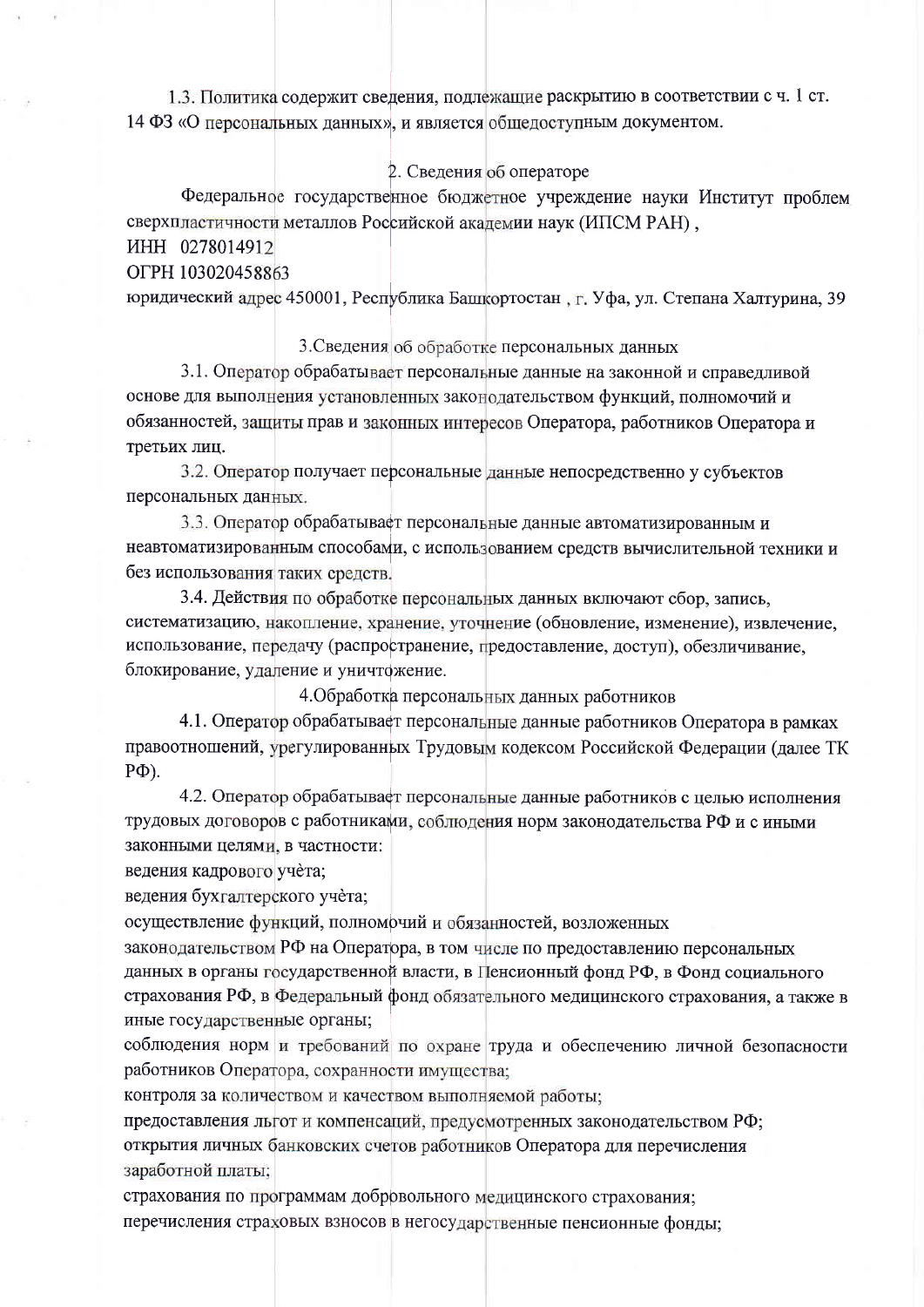обеспечения пропускного режима на территории Оператора; организации обучения работников Оператора; ведения кадрового резерва.

4.3. Оператор обрабатывает персональные данные работников с их письменного согласия. Оператор обрабатывает персональные данные уволенных работников в течение срока, установленного п. 5 ч. 3 ст. 24 части первой Налогового Кодекса Российской Федерации, ч. 1 ст. 29 Федерального закона «О бухгалтерском учете» от 6 декабря 2011 г. No 402-ФЗ и иными нормативными правовыми актами.

4.4. Оператор может обрабатывать специальные категории персональных данных работников (сведения о состоянии здоровья, относящихся к вопросу о возможности выполнения ими трудовых функций) на основании п. 2. 3 ч. 2 ст. 10 ФЗ «О персональных данных».

4.5. Оператор не обрабатывает биометрические персональные данные работников.

4.6. Оператор обрабатывает персональные данные работников:

фамилия, имя, отчество;

прежние фамилия, имя, отчество, дата, место и причина изменения (в случае изменения);

тип, серия и номер документа, удостоверяющего личность;

дата выдачи документа, удостоверяющего личность, и данные о выдавшем его органе; дата рождения:

адрес регистрации и фактического проживания, в т. ч. прежний;

идентификационный номер налогоплательшика:

доходы;

табельный номер;

номер страхового свидетельства государственного пенсионного страхования; семейное положение:

состояние здоровья;

образование;

профессия;

сведения, содержащиеся в документах воинского учета;

сведения, содержащиеся в трудовых договорах и дополнениях к ним;

сведения. содержащиеся  $\mathbf{B}$ обязательстве  $\overline{0}$ неразглашении конфиденциальной информации:

сведения, содержащиеся в листе ознакомления с локальными актами Оператора;

сведения, содержащиеся в уведомлении о банковской карте сотрудника при увольнении; сведения, содержащиеся в согласии на обработку и передачу персональных данных;

сведения, содержащиеся в личных карточках сотрудников:

сведения, содержащиеся в заявлениях сотрудников;

место рождения;

трудовой стаж и иные сведения, содержащиеся в трудовой книжке;

мобильный, домашний, рабочий гелефон;

адрес электронной почты;

фотография;

страховые взносы на ОПС;

страховые взносы на ОМС.

4.7. В порядке, установленном законодательством, и в соответствии со ст. 7 ФЗ «О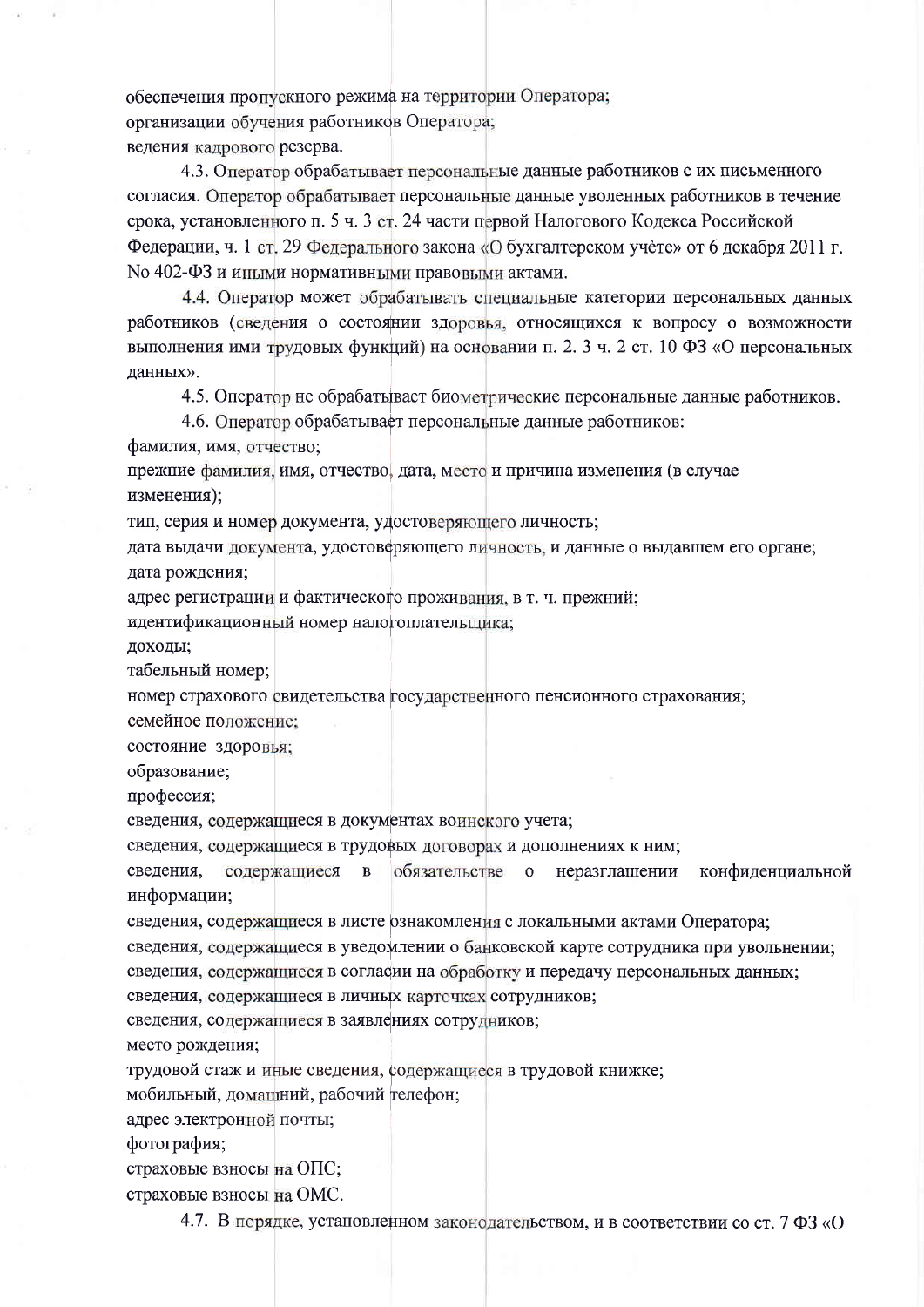персональных данных» для достижения целей обработки персональных данных и с согласия работников Оператор предоставляет персональные данные работников или поручает их обработку следующим лицам:

государственным органам (ПФР, ФНС, ФСС и др.);

банку (в рамках зарплатного проекта):

страховой компании (в рамках программы ДМС).

5. Обработка персональных данных иных физических лиц, в том числе работников контрагентов и потенциальных контрагентов

5.1. Оператор обрабатывает персональные данные иных физических лиц, в том числе работников контрагентов и потенциальных контрагентов, в рамках правоотношений контрагентов с Оператором, урегулированных гражданским законодательством РФ.

5.2. Оператор обрабатывает персональные данные иных физических лиц, в том числе работников контрагентов и потенциальных контрагентов, с целью:

ведения переговоров, заключения и исполнения договоров;

направления работникам контрагентов и потенциальных контрагентов маркетинговой и рекламной информации, в том числе с привлечением третьих лиц в качестве рекламораспространителей;

предоставления информации относительно продуктов и возможностей Оператора и получения обратной связи относительно таких продуктов и возможностей, в том числе путем установления личного контакта;

предоставления информации о проводимых Оператором мероприятиях:

формирования базы потенциальных кандидатов на вакансии Оператора.

5.3. Оператор обрабатывает персональные данные иных физических лиц, в том числе работников контрагентов и потенциальных контрагентов, с их согласия. Согласие предоставляется в письменной форме

5.4. Оператор обрабатывает персональные данные иных физических лиц, в том числе работников контрагентов и потенциальных контрагентов, с момента их получения до момента истечения срока, на который было дано согласие на обработку персональных данных, или отзыва согласия давшим его физическим лицом.

5.5. Оператор обрабатывает следующие персональные данные иных физических лиц, в том числе работников контрагентов и потенциальных контрагентов:

фамилия, имя, отчество;

прежние фамилия, имя, отчество, дата, место и причина изменения (в случае изменения):

место работы (наименование и адрес организации, занимаемая должность, реквизиты компании);

адрес регистрации и фактического проживания;

контактная информация (номер телефона (мобильного, рабочего, домашнего), адрес электронной почты, факс).

#### 6. Обработка персональных данных соискателей вакантных должностей

6.1. Оператор обрабатывает персональные данные соискателей вакантных должностей (далее соискатели).

6.2. Оператор обрабатывает персональные данные соискателей с целью: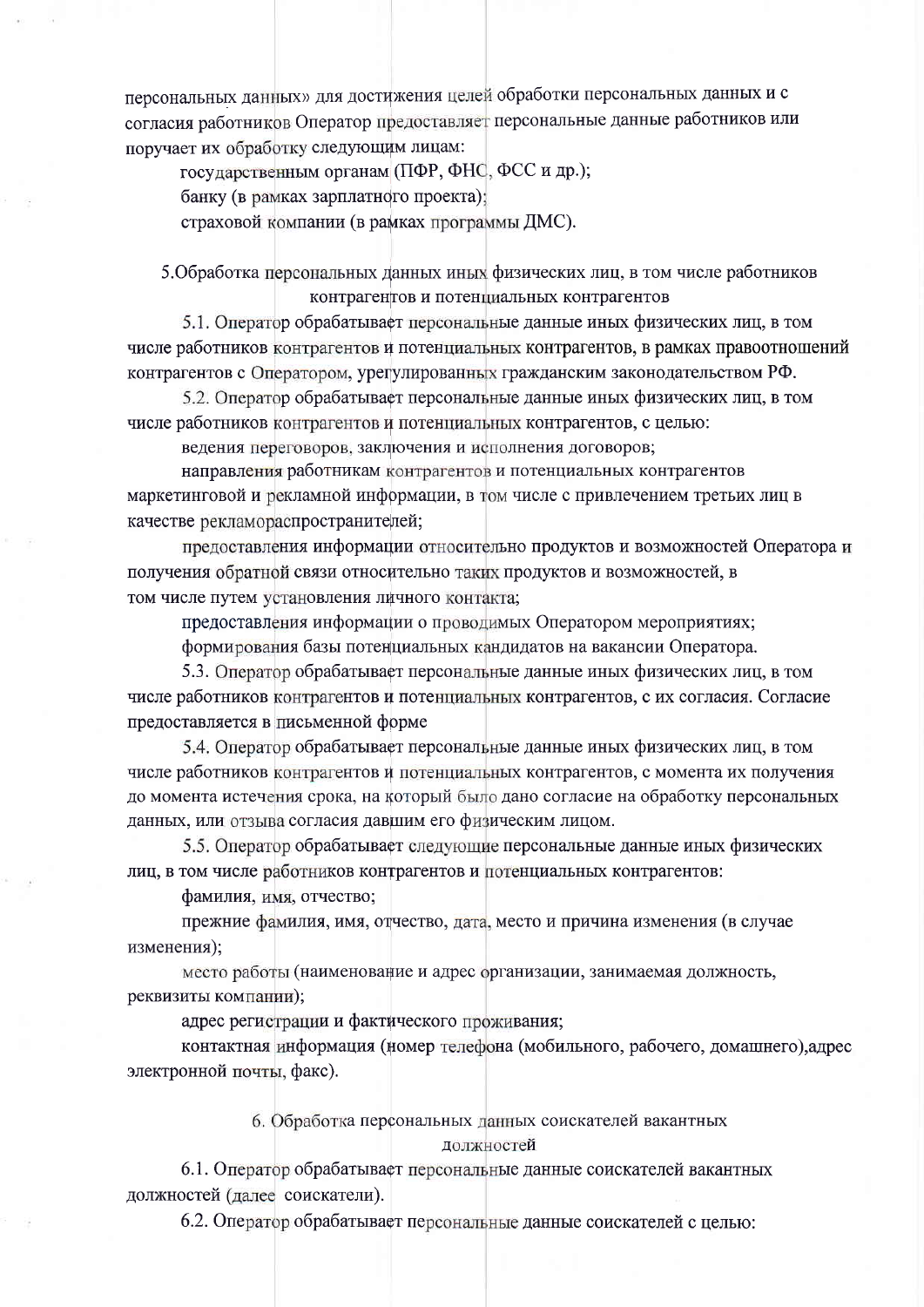принятия решений о приеме либо отказе в приеме на работу; ведения кадрового резерва.

6.3. Оператор обрабатывает персональные данные соискателей с их согласия. Исключение составляют случаи, когда от имени соискателя действует кадровое агентство, с которым он заключил соответствующий договор, а также при самостоятельном размещении соискателем своего резюме, доступного неограниченному кругу лиц. в сети Интернет.

6.4. Оператор не обрабатывает специальные категории персональных данных соискателей и биометрические персональные данные соискателей.

6.5. Оператор обрабатывает персональные данные соискателей:

фамилия, имя, отчество;

трудовой стаж;

дата рождения;

контактная информация (номер телефона (мобильного, рабочего, домашнего), адрес электронной почты, факс);

иные персональные данные, предоставленные соискателем, в том числе указанные им в резюме.

7. Реализуемые требования к защите персональных данных

7.1. Оператор назначает ответственного за организацию обработки персональных данных для выполнения обязанностей, предусмотренных ФЗ «О персональных данных» и принятыми в соответствии с ним нормативными правовыми актами.

7.2. Оператор применяет комплекс правовых, организационных и технических мер обеспечению  $\Pi$ <sup>O</sup> безопасности персональных для данных обеспечения конфиденциальности персональных данных и их защиты от неправомерных действий, а также для защиты прав и законных интересов субъектов персональных данных, в частности:

обеспечивает неограниченный доступ к настоящей Политике, которая размещена по адресу Оператора, а также на Интернет-сайте Оператора:

утверждает и приводит в действие документ «Положение об обработке персональных данных» (далее - Положение) и иные локальные акты;

производит ознакомление работников с положениями законодательства о персональных данных, а также с Политикой и Положением;

ограничивает доступ к техническим средствам и в служебные помещения, осуществляет допуск работников Оператора к персональным данным, обрабатываемым в информационной системе Оператора, а также к их материальным носителям, только для выполнения работниками трудовых обязанностей;

устанавливает правила доступа к персональным данным, обрабатываемым в информационной системе Оператора, а также обеспечивает регистрацию и учет всех действий с ними;

производит оценку вреда, который может быть причинен субъектам персональных данных в случае нарушения ФЗ «О персональных данных»;

производит определение угроз безопасности персональных данных при их обработке в информационной системе Оператора:

применяет организационные и технические меры и использует средства защиты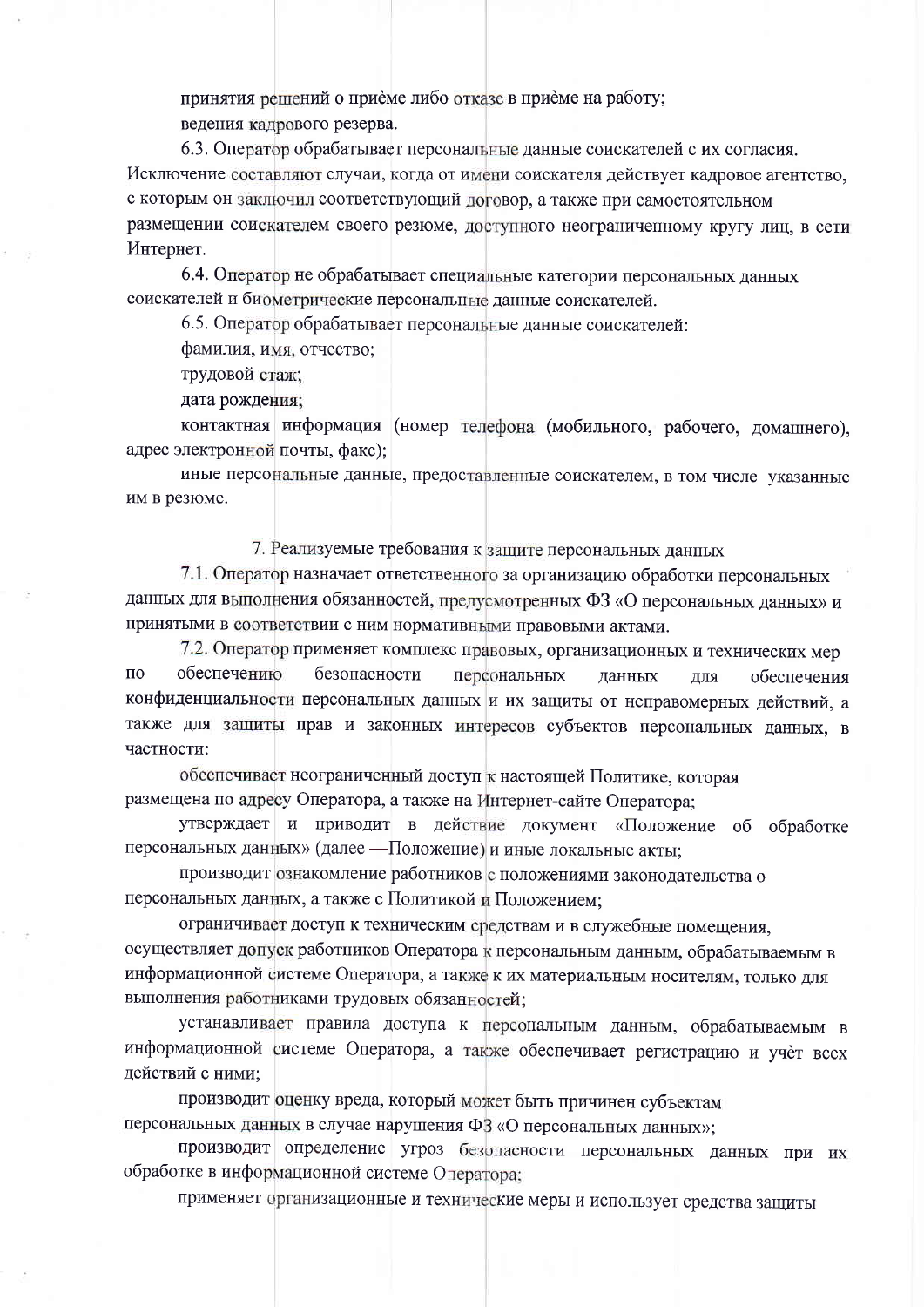информации, необходимые для достижения установленного уровня защищенности персональных данных;

осуществляет обнаружение фактов несанкционированного доступа к персональным данным и принимает мер по реагированию, включая восстановление персональных данных. модифицированных или уничтоженных вследствие несанкционированного доступа к ним;

производит оценку эффективности принимаемых мер по обеспечению безопасности персональных данных до ввода в эксплуатацию информационной системы Оператора;

осуществляет внутренний контроль соответствия обработки персональных данных ФЗ «О персональных данных», принятым в соответствии с ним нормативным правовым актам, требованиям к защите персональных данных, Политике, Положению и иным локальным актам, включающий контроль за принимаемыми мерами по обеспечению безопасности персональных данных и их уровня защищенности при обработке в информационной системе Оператора;

выполняет иные требования законодательства.

#### 8. Права субъектов персональных данных

8.1. Субъект персональных данных имеет право на получение информации. касающейся обработки его персональных данных, в том числе содержащей:

подтверждение факта обработки персональных данных Оператором; правовые основания и цели обработки персональных данных;

цели и применяемые Оператором способы обработки персональных данных;

наименование и место нахождения Оператора, сведения о лицах (за исключением работников Оператора), которые имеют доступ к персональным данным или которым могут быть раскрыты персональные данные на основании договора с

Оператором или на основании федерального закона;

обрабатываемые персональные данные, относящиеся к соответствующему субъекту персональных данных, источник их получения, если иной порядок представления таких данных не предусмотрен федеральным законом;

сроки обработки персональных данных, в том числе сроки их хранения;

порядок осуществления субъектом персональных данных прав, предусмотренных настоящим Федеральным законом;

информацию об осуществленной или о предполагаемой трансграничной передаче данных;

наименование или фамилию, имя, отчество и адрес лица, осуществляющего обработку персональных данных по поручению Оператора, если обработка поручена или будет поручена такому лицу;

иные сведения, предусмотренные ФЗ «О персональных данных» или другими федеральными законами.

8.2. Субъект персональных данных вправе требовать от Оператора уточнения его персональных данных, их блокирования или уничтожения в случае, если персональные данные являются неполными, устаревшими, неточными, незаконно полученными или не являются необходимыми для заявленной цели обработки, а также принимать предусмотренные законом меры по защите своих прав.

8.3. Субъект персональных данных имеет право на отзыв данного им согласия на